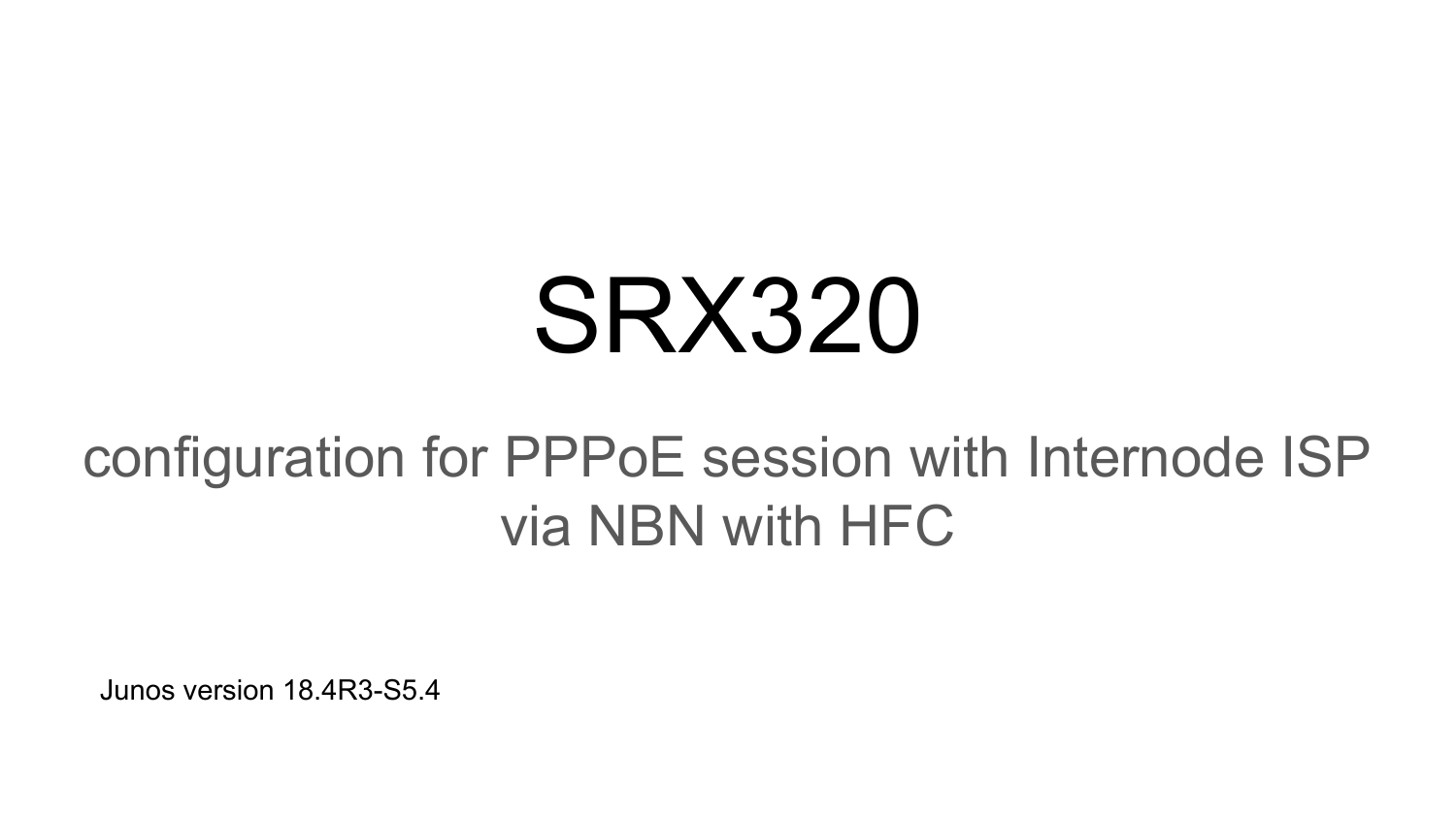# SRX 320 junos 18.4R3-S5.4 - PPPoE client - ISP: Internode - NBN: HFC



Default Jweb wizard SRX320 PPPoE config:

#### **show configuration interfaces pp0**

```
apply-macro "Quick Setup Connection";
unit 0 {
   ppp-options {
      chap {
         default-chap-secret "$9$mfXXX..t"; ## SECRET-DATA
         local-name "user@internode.on.net";
         passive;
         }
      pap {
         default-password "$9$ykXXX...k"; ## SECRET-DATA
         local-name "user@internode.on.net";
         local-password "$9$NXXX...6"; ## SECRET-DATA
         passive;
         }
 }
   pppoe-options {
      underlying-interface ge-0/0/0.0;
      idle-timeout 180;
      auto-reconnect 5;
      client;
 }
   family inet {
      negotiate-address;
 }
}
```
**show configuration interfaces ge-0/0/0** unit 0 encapsulation ppp-over-ether;

Issues with the default Jweb SRX320 config for Internode BNG via NBN:

#### **● NBN expects C-VLAN tag = 2.**

Untagged frame are discarded by NBN. The PPPoE PADI packet doesn't reach the ISP BNG **Fix:** tag the interface ge-0/0/0 with vlan-id 2

#### ● **Wrong QoS settings:**

By default SRX320 sends PPPoE PADI as "Network control" packet. QoS: PCP= CS6. NBN will drop any packet with QoS marking different than:

- $\circ$  TC4 (PCP = 0). Internet traffic (Best effort)
- TC1 (PCP = 5). Voice traffic if applicable

**Fix:** Use the following command to force "host-outbound" traffic to set the PCP to 0: set class-of-service host-outbound-traffic ieee-802.1 default be

#### **● SRX320 PADI "End-of-List" tag (detail on the next two slides)**

Wireshark trace shows:

○ PADI contains "End-of-List" tag which is not supported by some BNG servers. As a result, BNG responds with a PADO without the "Circuit ID" in the "Vendor Specific" PPPoE tag and then rejects the PAP authentication even though the correct username and password are provided. **Fix**: Use the following command prevent the SRX320 sending the "End-of-list" tag in the PADI message:

set interface pp0.0 pppoe-options ignore-eol-tag

#### ● **DHCP server settings.**

By default, SRX320 DHCP server doesn't propagate the DNS server address received by BNG to its DHCP clients(on the private lan).

**Fix**: Use the following command to propagate the DNS server address to DHCP clients: set address-assignment pool junosDHCPPool family inet dhcp-attributes propagate-ppp-settings pp0.0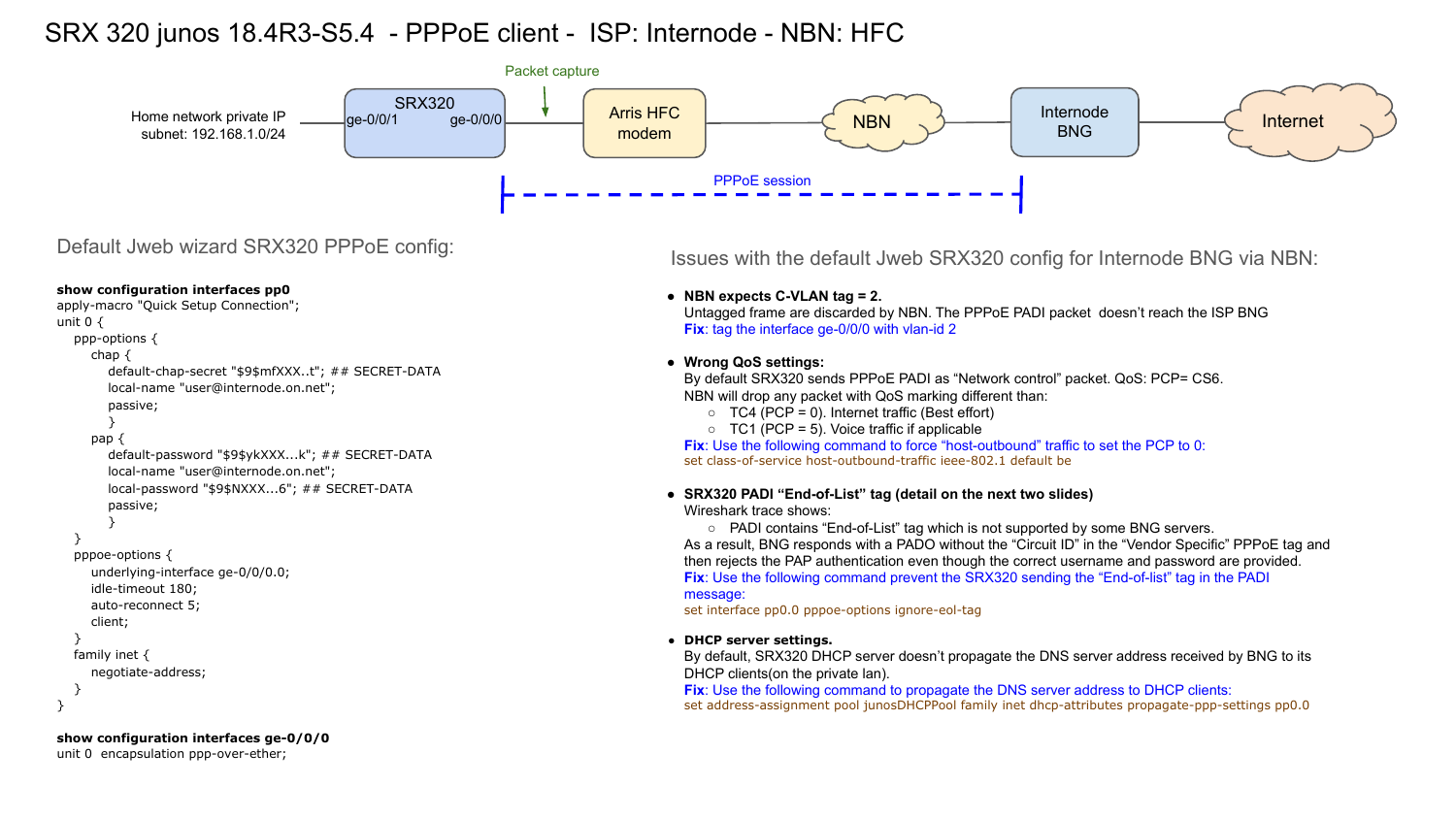# SRX 320 - PPPoE session without the "ignore-eol-tag" option - Session fails PAP authentication



**Total : 14 bytes**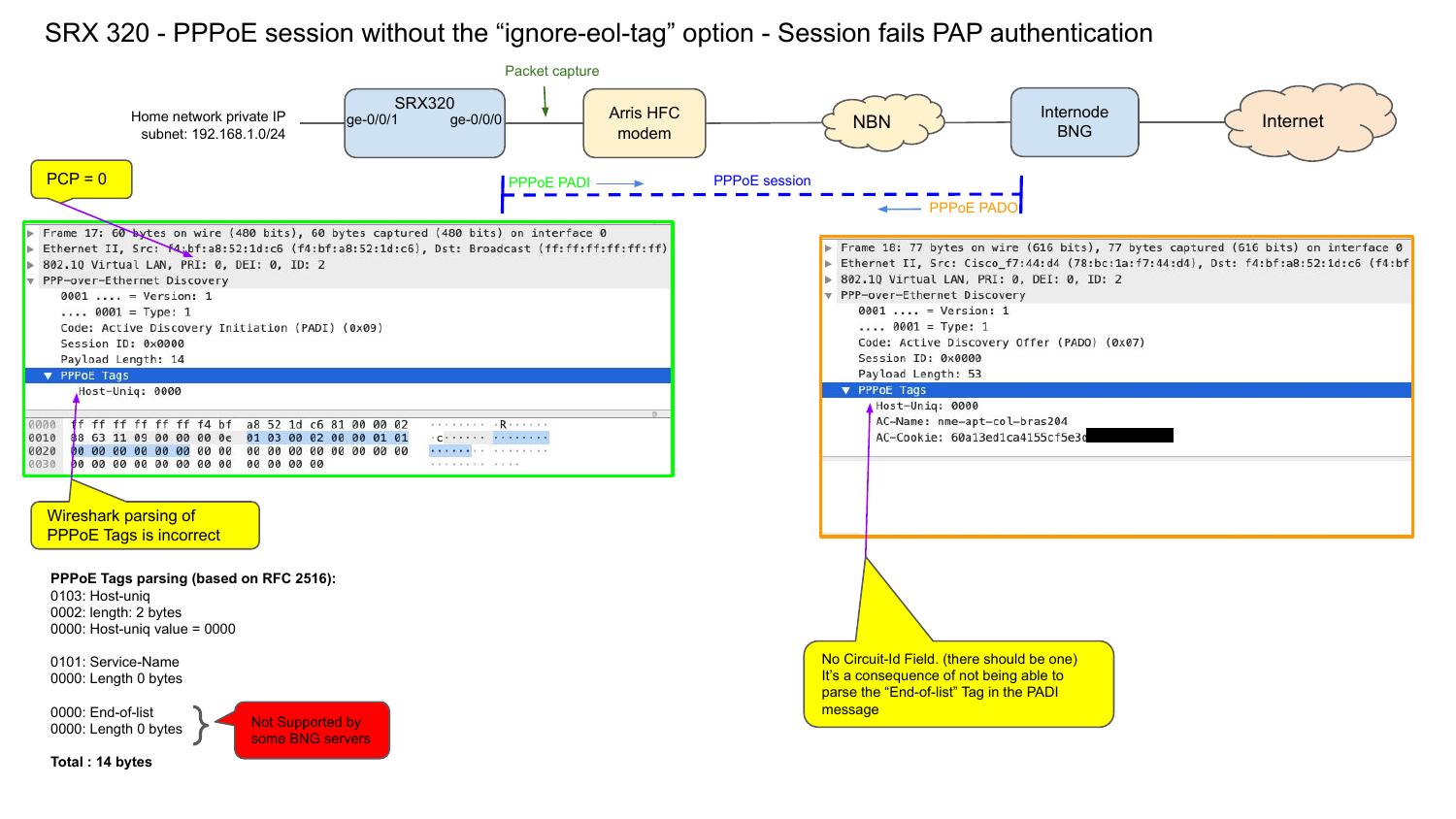# SRX 320 - PPPoE session with "ignore-eol-tag" option - session successful

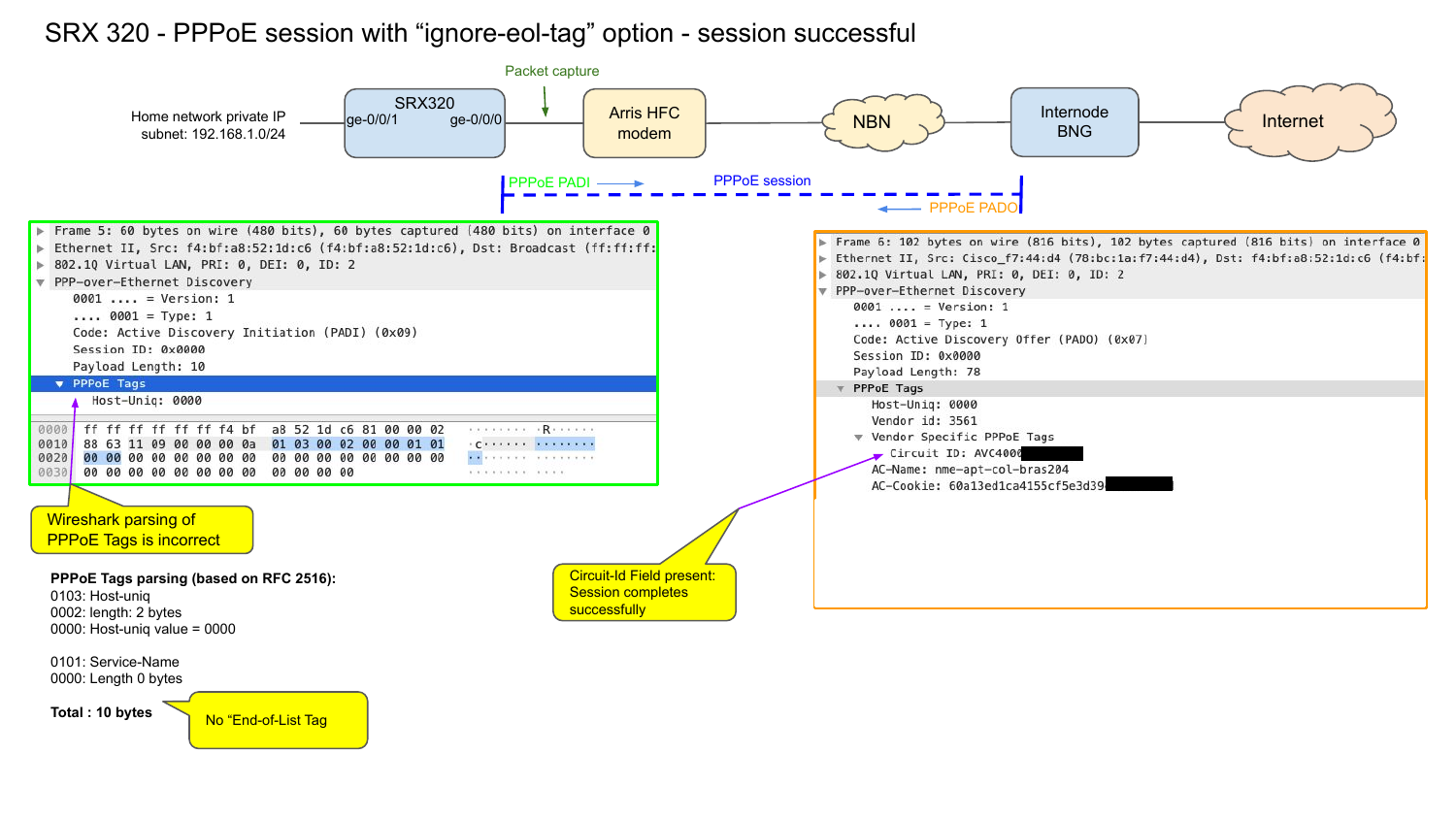# SRX 320 - PPPoE client - ISP: Internode - NBN: HFC - working config

# SRX320 config:

#### **al@al-320> show configuration interfaces ge-0/0/0** vlan-tagging; unit 0 { encapsulation ppp-over-ether; vlan-id 2; }

#### **al@al-320> show configuration interfaces pp0** unit 0 { ppp-options { pap { default-password "\$9\$yXXX..k"; ## SECRET-DATA local-name "user@internode.on.net"; local-password "\$9\$NXXX...6"; ## SECRET-DATA passive;

#### } }

```
 pppoe-options {
  underlying-interface ge-0/0/0.0;
  idle-timeout 180;
  auto-reconnect 5;
  client;
  ignore-eol-tag;
```

```
 }
  family inet negotiate-address;
}
```
#### **al@al-320> show configuration class-of-service**

host-outbound-traffic { ieee-802.1 { default be: }

#### **al@al-320> show configuration access** address-assignment { pool junosDHCPPool { family inet { network 192.168.1.0/24; range junosRange { low 192.168.1.220; high 192.168.1.239; } dhcp-attributes { router 192.168.1.1 propagate-settings ge-0/0/0.0; propagate-ppp-settings pp0.0; }

 } } }

## SRX320 Verification:

#### **al@al-320> show ppp interface pp0.0 extensive**

 Session pp0.0, Type: PPP, Phase: Network LCP State: Opened Last started: 2020-09-22 00:24:47 EST Last completed: 2020-09-22 00:24:47 EST Negotiated options: Authentication protocol: PAP, Magic number: 16009857, Local MRU: 1492 Authentication: CHAP State: Closed Authentication: PAP State: Success Last started: 2020-09-22 00:24:47 EST Last completed: 2020-09-22 00:24:47 EST IPCP State: Opened Last started: 2020-09-22 00:24:53 EST Last completed: 2020-09-22 00:24:53 EST Negotiated options: Local address: 14.203.182.68, Remote address: 10.20.23.60, Primary DNS: 203.12.160.35,

Secondary DNS: 203.12.160.36

#### **al@al-320> show dhcp server binding**

| IP address    |               | Session Id Hardware address Expires | State        | Interface        |
|---------------|---------------|-------------------------------------|--------------|------------------|
| 192.168.1.224 | 5.            | 40:4e:36:23:cb:40 85728             | <b>BOUND</b> | irb.0            |
| 192.168.1.223 | 4             | 88:e9:fe:24:08:03 85724             | <b>BOUND</b> | irb.0            |
| 192.168.1.222 | 3.            | c0:ee:fb:ab:61:f9 85723             | <b>BOUND</b> | irh.0            |
| 192.168.1.221 | $\mathcal{P}$ | d4:20:b0:f7:63:e1 85718             | <b>BOUND</b> | irb <sub>0</sub> |

| cе |                                                                                                                                   |
|----|-----------------------------------------------------------------------------------------------------------------------------------|
|    | References:                                                                                                                       |
|    | $\bullet$ RFC 2516                                                                                                                |
|    | • KB25653 (ignore-eol-tag)<br>https://kb.juniper.net/InfoCenter/index?page=content&id=KB25653&actp=METADATA&act=login             |
|    | • KB32435 (propagate ppp settings - DNS)<br>https://kb.juniper.net/InfoCenter/index?page=content&id=KB32435&cat=SRX 550&actp=LIST |